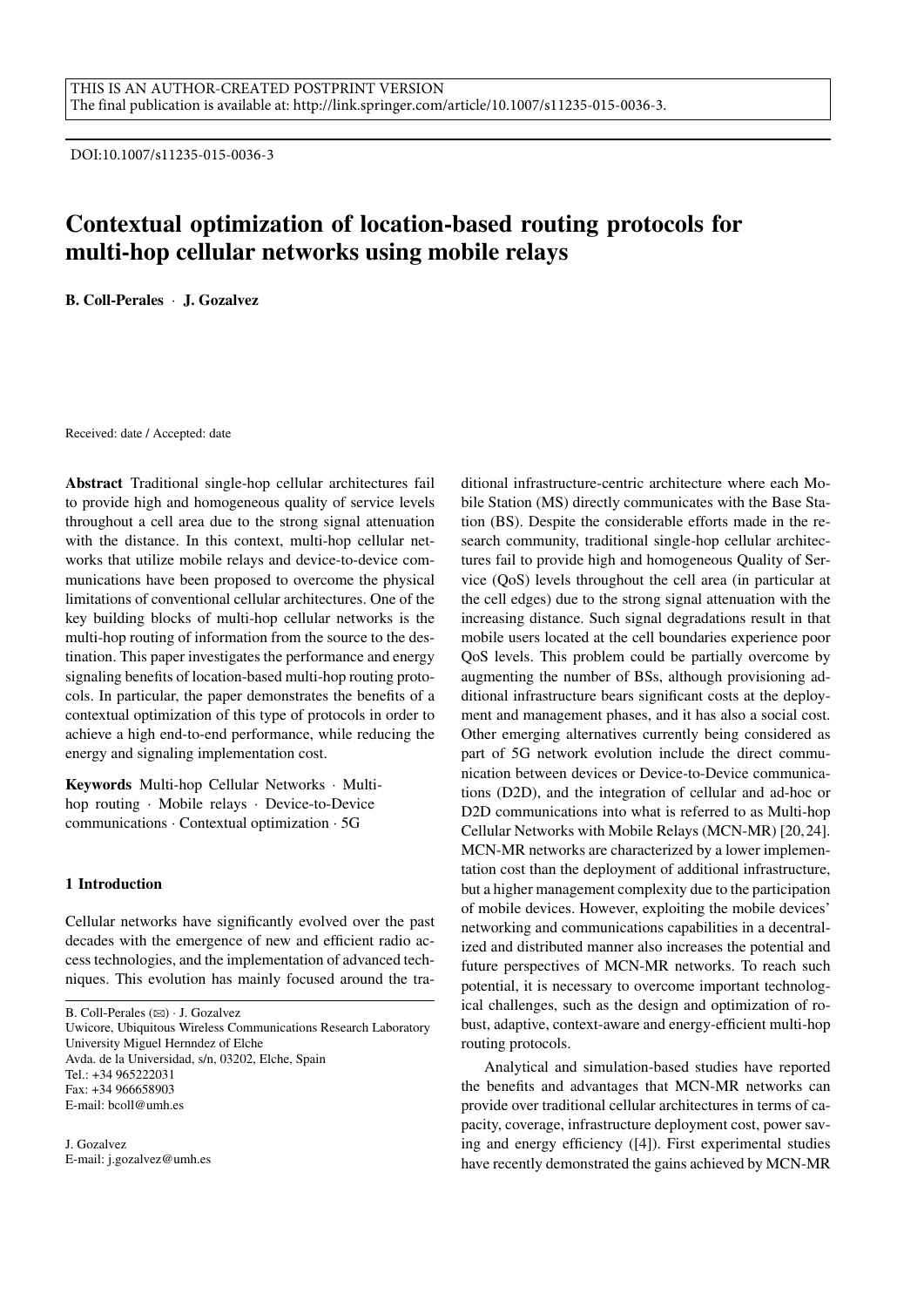networks with regards to energy efficiency, end-user QoS and link quality when operating at large distances to the serving BS, in indoor environments, and under Non-Line-Of-Sight (NLOS) propagation conditions [9]. These gains result from the substitution of long-distance (and usually NLOS) single-hop cellular links by shorter distance (LOS) links with improved link budgets. Field tests have also demonstrated how MCN-MR networks using D2D communications can improve the end-user QoS in cell-overlaid or handover areas [7]. In the conducted experimental studies, multi-hop MCN-MR links experience good LOS conditions and short distances among communicating nodes. In addition, the multi-hop path between the BS and the destination MS is predefined at the start of each field trial. In this context, important technological challenges need yet to be overcome, such as the design and optimization of efficient and robust multi-hop routing protocols.

Wireless mesh technologies, such as those based on the IEEE 802.11s standard [1, 12], are suitable candidates for the multi-hop ad-hoc operation of MCN-MR networks since they incorporate novel and innovative networking functions capable to improve the performance and operation of self-organized and distributed networks. One of these functions, that is also crucial for MCN-MR networks, is the multi-hop routing. Routing protocols are in charge of selecting the relaying nodes over which a packet will be transmitted from the source to the destination. The multihop routing protocol included in the IEEE 802.11s standard tends to achieve a good performance at the expense of a significant overhead in the route search process. This overhead can result in potential high channel congestion levels, and significant energy consumption dedicated solely to signaling proposes [6]. These constraints difficult it use in multi-hop cellular networks employing mobile terminals as relaying nodes.

To improve the operation and performance of multihop routing protocols, several studies have proposed the use of location information to limit the search area for a new multi-hop route in order to minimize the signaling overhead, and therefore the routing energy consumption. One of the first and most relevant location-aided proposals, the LAR (Location-Aided Routing) protocol [15], limits the area where route request messages are propagated based on the assumption of the knowledge of the position and average speed of the destination node. However, the LAR protocol does not take into account during its multi-hop route search process the communication environment, the radio propagation conditions, or the potential mobile terminal's limitations e.g. in terms of battery. Subsequent contributions have aimed to reduce the LAR routing overhead by using directional antennas (Directional Antenna Multipath LAR with On Demand Transmission Power, DA-MLAR-ODTP) [8], creating baselines between the source and destination and selecting the next relaying node based on the distance to the baseline (Improved LAR, ILAR) [19], adding back-up routes (LAR With Back-up, LARWB) [13], or tracing the change of distance between nodes (Distance Based LAR, DBLAR) [16]. Although interesting, all these proposals are based on the LAR protocol, and it is important to note that they thereby inherit its routing search philosophy, which is based on minimizing the time to establish a multi-hop route, and does not consider the state of the network and of the potential relaying nodes. Other alternative multi-hop routing protocols exploiting location information are greedy forwarding techniques, such as GPSR (Greedy Perimeter Stateless Routing) [14], that have been investigated both for MANETs (Mobile Ad-hoc NETworks) and VANETs (Vehicular Ad-hoc NETworks) [10]. These techniques route packets from the source to the destination by selecting forwarding nodes that are closest to the destination. To this aim, greedy forwarding techniques require each node to periodically broadcast its position in beacon messages. To reduce the risk of link failures due to the selection of forwarding nodes that are at the limit of the radio range, the GOLI (Greedy On-demand using Location Information) [18] proposal defines a radio range threshold, and selects the next hop node based on this threshold. It is important to note that greedy techniques base their operation only on the knowledge of the state of 1-hop neighbors, and forward packets towards the destination without previously creating a multi-hop route from the source to the destination. This results in that there is no guarantee of the delivery of the forwarded packets to the destination node, which in turn could result in very inefficient and useless multi-hop transmissions. These drawbacks limit the applicability of these proposals to MCN-MR networks that require the provision of adequate QoS levels, while efficiently using the communications channel and reducing the signaling overhead. In addition, the use of mobile terminals as relaying nodes requires the design of multi-hop routing protocols that minimize their energy consumption in order to foster their cooperation in the relaying process [22]. To achieve these objectives, this paper proposes and optimizes a multi-hop routing protocol that addresses the needs of MCN-MR networks by exploiting the knowledge of the location of the destination node. As this study will demonstrate, the configuration of the proposed protocol can be adapted to its operating environment in order to improve its efficiency without sacrificing its end-to-end QoS performance.

#### 2 IEEE 802.11s ad-hoc networking

This work is based on the ad-hoc networking capabilities of the IEEE 802.11s amendment [12], which is developed to add mesh functionalities to the IEEE 802.11 standard (the concepts proposed in this paper could be applied to other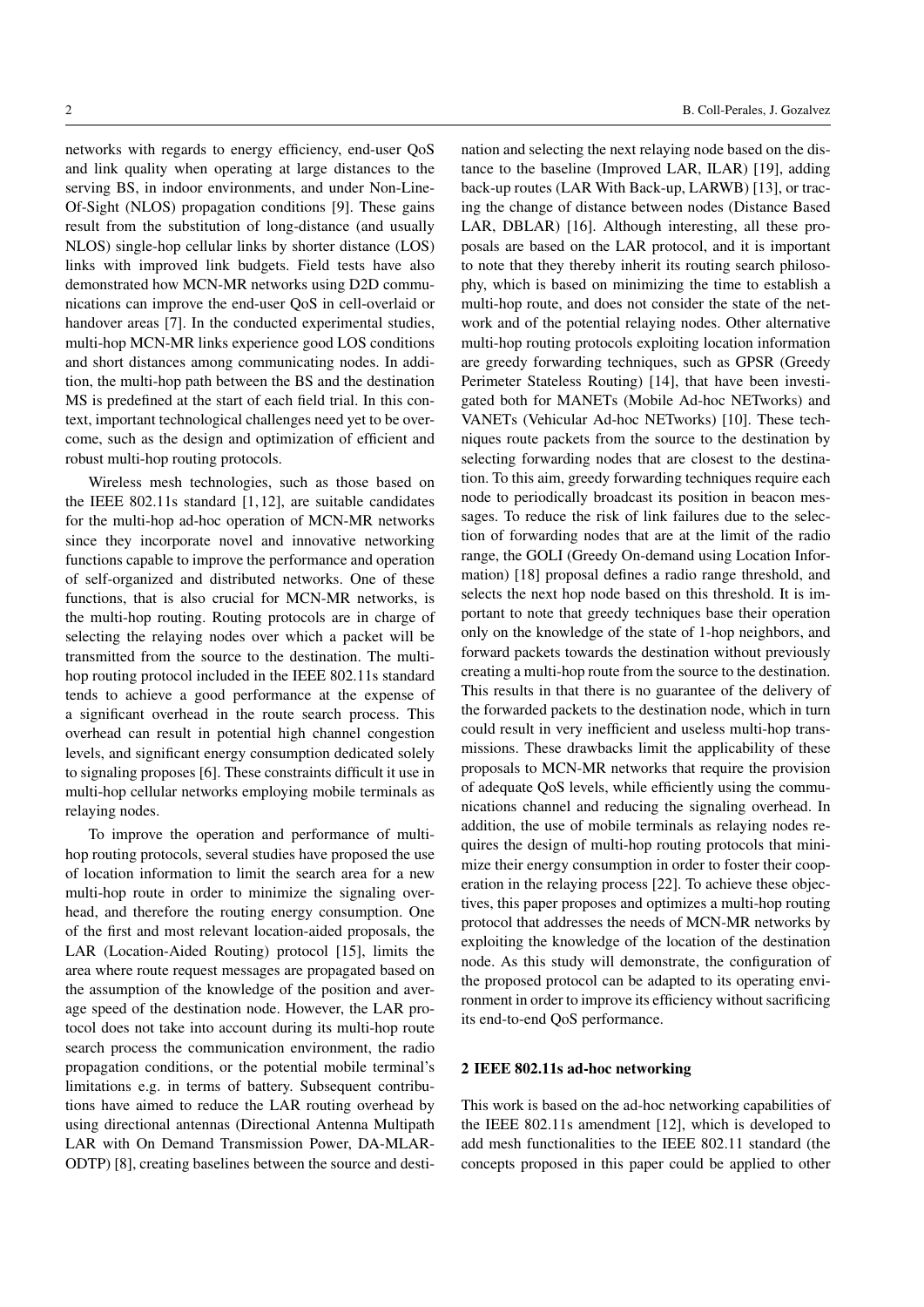technologies). To this aim, IEEE 802.11s creates a Wireless Distribution System (WDS) with automatic topology learning and wireless path configuration. In particular, the IEEE 802.11s standard defines new networking functions such as mesh discovery process, mesh route establishment, channel selection, mesh links management, congestion control, authentication and security. The mesh network discovery process is enabled through the periodic broadcast exchange of beaconing messages among neighboring nodes. Beacon messages contain different information elements such as the Service Set IDentifier (SSID), Mesh ID, Mesh Configuration, etc., that ensure the interoperability between mesh nodes. In addition, beacon messages contain reserved fields to meet special future application needs.

The routing protocol proposed in the IEEE 802.11s standard is the Hybrid Wireless Mesh Protocol (HWMP), which includes both a reactive and proactive operational mode. This work is focused on the reactive modified version of the AODV (Ad-hoc On-Demand Distance Vector) protocol that is part of HWMP. AODV [21] is a reactive routing protocol that only searches and establishes a route from the source to the destination when the source has information to transmit, and does not know the route to reach the destination node. In this case, the source node sends a broadcast Route RE-Quest (RREQ) message that is retransmitted by neighboring nodes. When the destination node receives the RREQ message, it replies with a unicast Route REPly (RREP) message to confirm the route establishment. The reception of the RREQ and RREP messages allows intermediate nodes to know their neighboring nodes in the route towards the source and destination nodes respectively. In the original AODV protocol, the route selected between the source and destination nodes is that with the lower latency, which generally coincides with the route with the lowest number of hops from the source to the destination. In this sense, the intermediate and destination nodes discard RREQ packets generated in the same route search process (detected with a sequence number) that have already been processed. Contrary to the original AODV, the modified version proposed in the IEEE 802.11s standard allows intermediate nodes to retransmit a RREQ packet more than once if the new route reduces the established multi-hop route cost function, compared to the previously selected multi-hop route. Therefore, while the original AODV protocol tends to select the route with the lowest latency, the modified AODV version selects the route that optimizes the selected cost function. The cost of the multi-hop route is updated along the discovery path by means of adding the cost of each of the links. This allows intermediate nodes to make local decision on the necessity of retransmitting the RREQ packets. To compute the cost of the multi-hop link, IEEE 802.11s includes a default mandatory path selection metric (Airtime Link) that aims to reflect the amount of channel resources consumed by transmitting

a test frame over a particular link. According to [12], the Airtime Link metric is computed as follows:

$$
C_a = \left[O + \frac{B_t}{r}\right] \frac{1}{1 - e_f} \tag{1}
$$

where  $O$  is a constant overhead latency that varies according to the physical layer implementation,  $B_t$  is the test frame size (8192 bits), *r* is the data rate in Mb/s at which the mesh node would transmit a test frame, and  $e_f$  is the measured test frame error rate. Apart from the default Airtime Link metric, IEEE 802.11s also allows the implementation of additional cost functions designed for special application needs, or intended for specific networking requirements. The requirements for designing efficient routing metrics in wireless mesh networks are summarized in [2].

### 3 Multi-hop routing protocols for MCN-MR networks

MCN-MR networks using mobile terminals as relaying nodes require networking mechanism ensuring adequate QoS levels while efficiently using the nodes resources and the communication channel. Despite its high performance, the HWMP routing protocol defined in the IEEE 802.11s standard is not an adequate technique for MCN-MR networks due to its significant signaling cost in the route search process (as previously explained, the modified version of AODV allows intermediate nodes to retransmit an RREQ packet more than once). To overcome the signaling, and consequently energy inefficiencies of HWMP, the authors have proposed an energy-efficient multi-hop routing protocol tailored for MCN-MR networks, and that bases its operation on the knowledge of the location of the destination node [5]. Following this first proposal, this work investigates how to optimize the protocol's operation to reduce its energy and signaling impact without sacrificing its end-to-end QoS performance. The authors' proposal bases its operation on the path selection metric defined by L. Cao et al. in [3] since it considers some of the most relevant parameters for the operation of MCN-MR networks.

#### 3.1 Multiple-Metric routing protocol

Different multi-hop routing protocols and cost functions have been proposed in the literature for wireless mesh networks. Most of them are based on the number of hops from the source to the destination, although additional proposals have also considered parameters such as the energy, the network congestion, the packet error rate or the throughput in the multi-hop route search process [11]. In this context, the Multiple-Metric (MM) proposal [3] has been selected as the reference technique over which to compare the multi-hop routing protocol proposed in this paper, due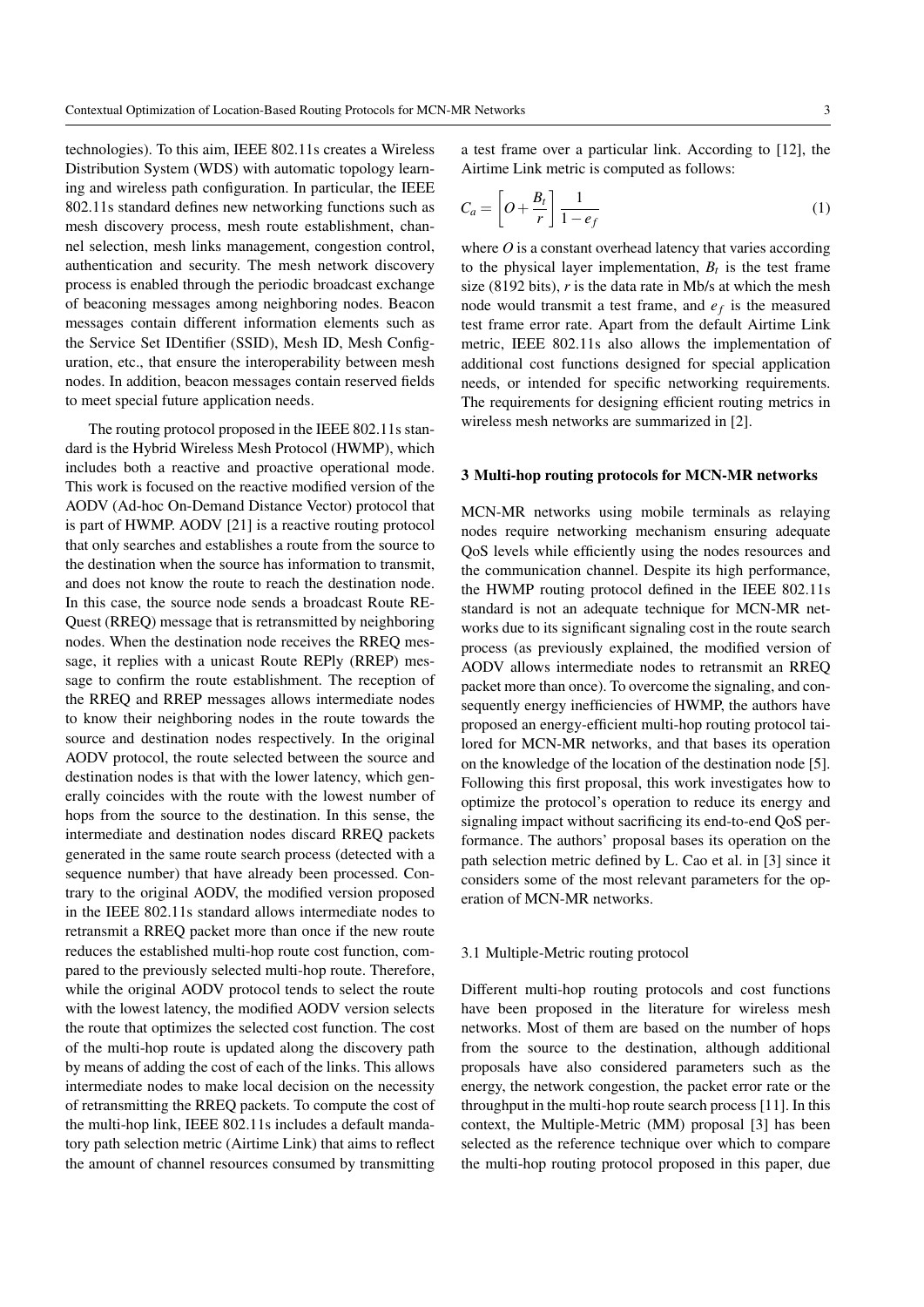to its performance, and the fact that its cost function is based on some of the most relevant parameters (energy, channel congestion and number of hops from the source to the destination) for the performance and operation of MCN-MR networks. In addition, the MM proposal was also based on the modified AODV routing protocol proposed in the IEEE 802.11s standard. The MM multi-hop routing protocol selects the multi-hop route from the source to the destination that minimizes the following cost function:

$$
cost = \alpha_1 hops + \alpha_2 load + \alpha_3 energy \tag{2}
$$

with *hops* representing the number of hops from the source to the destination, *load* the channel congestion, and *energy* the node's energy consumption. The  $\alpha$  variables are defined to weight the importance of the three parameters in the MM cost function. In our implementation,  $\alpha$  has been chosen to ensure that all parameters vary between 0 and 1. The definition or implementation of these parameters slightly differs to that used in [3] due to the consideration of different technologies and objectives. In particular, the channel congestion is estimated in the MM implementation using the time between two data packets, since MM considers Constant Bit Rate (CBR) traffic. This approach is not feasible for bursty data traffic, therefore the channel congestion is here estimated using the beacon messages that are regularly transmitted in the IEEE 802.11s standard. In the absence of channel congestion, a node would periodically receive the beacon messages from a neighboring node. As the channel congestion increases, the reception of the beacon messages can be delayed, with the delay increasing with the channel congestion. Given that the beacon's periodicity is known by all nodes, this work estimates the channel congestion using the beacon's message reception delay. Therefore, the channel congestion estimate is a consequence of the MAC layer's contention process when transmitting beacon messages. In this case, the time interval between beaconing messages (*intvl*) is estimated as:

$$
intvl = \frac{t_{now} - t_{last_{beacon}} - t_{beacon}}{t_{beacon}}; 0 < intvl < 1\tag{3}
$$

with *tnow*, *tlastbeacon* and *tbeacon* representing the current time, the time at which the last beacon was received and the beacon's periodicity, respectively. The *load* is then estimated considering the previous load estimate (*loadprevious*) as follows:

$$
load = (1 - \beta) load_{previous} + \beta \text{intvl}
$$
 (4)

with the  $\beta$  parameter offering the possibility to differently weight the importance of the *loadprevious* and *intvl* estimates, which allows to take into account the dynamic and unpredictable properties of the wireless channel and avoids considering the last channel load estimate as the reference measure. For the *energy* factor, the initial MM proposal was

targeted at minimizing the transmission power cost. On the other hand, in this work the *energy* factor represents the energy consumed by the mobile node and it is aimed at maximizing the nodes' lifetime battery by trying to distribute the energy consumption over all the mobile nodes of the network. This is the case because the energy factor favors the selection of intermediate mobile nodes with higher energy levels to cooperate in the communication between the source and the destination nodes. As shown in equation (5), the energy factor is calculated as the difference between the node's initial energy  $(E_{init})$  and the node's current energy  $(E_{now})$ :

$$
energy = E_{init} - E_{now} \tag{5}
$$

The normalization of the weight of the energy factor in the cost function has been achieved by setting the  $\alpha_3$ parameter equal to 1/*Einit*. Finally, the influence of the number of hops in the multi-hop route selection process is here considered by normalizing the number of hops to a maximum number or *hopsmax*. If this maximum is exceeded, the *hops* factor is set equal to 1, but routes are not restricted to *hopsmax* hops. Normalizing the *hops* factor is aimed at avoiding an overweight of this parameter in the cost function when selecting the multi-hop route from the source to the destination.

# 3.2 *x* hops Location permissive-Multiple Metric

The authors showed that modifying the IEEE 802.11s multihop route search process, by preventing intermediate nodes that are further away from the destination node than the previous relaying node to retransmit RREQ messages, can reduce the network flooding and the energy consumption [5]. However, these improvements come at the expense of reducing the application packet delivery ratio due to a decrease in the number of candidate relaying nodes. The *x* hops Location permissive-Multiple Metric (*x*LoMM) technique is proposed to trade-off performance and cost of multi-hop routing protocols. *x*LoMM is based on the IEEE 802.11s reactive multi-hop route search process, but limits the network flooding by exploiting the knowledge of the position of the destination and candidate relaying nodes. The position of relaying nodes is known from the periodic beacon messages broadcasted by IEEE 802.11s mobile nodes. Originally, *x*LoMM allows any node to retransmit a received broadcast RREQ message only if the node is nearer to the destination node than the node from which it received the RREQ message. However, MCN-MR networks are characterized by the mobility of relaying nodes and the challenging radio propagation conditions that difficult the reliable transmission of information between peer mobile terminals. These characteristics could strongly limit the number of candidate relaying nodes that guarantee the progress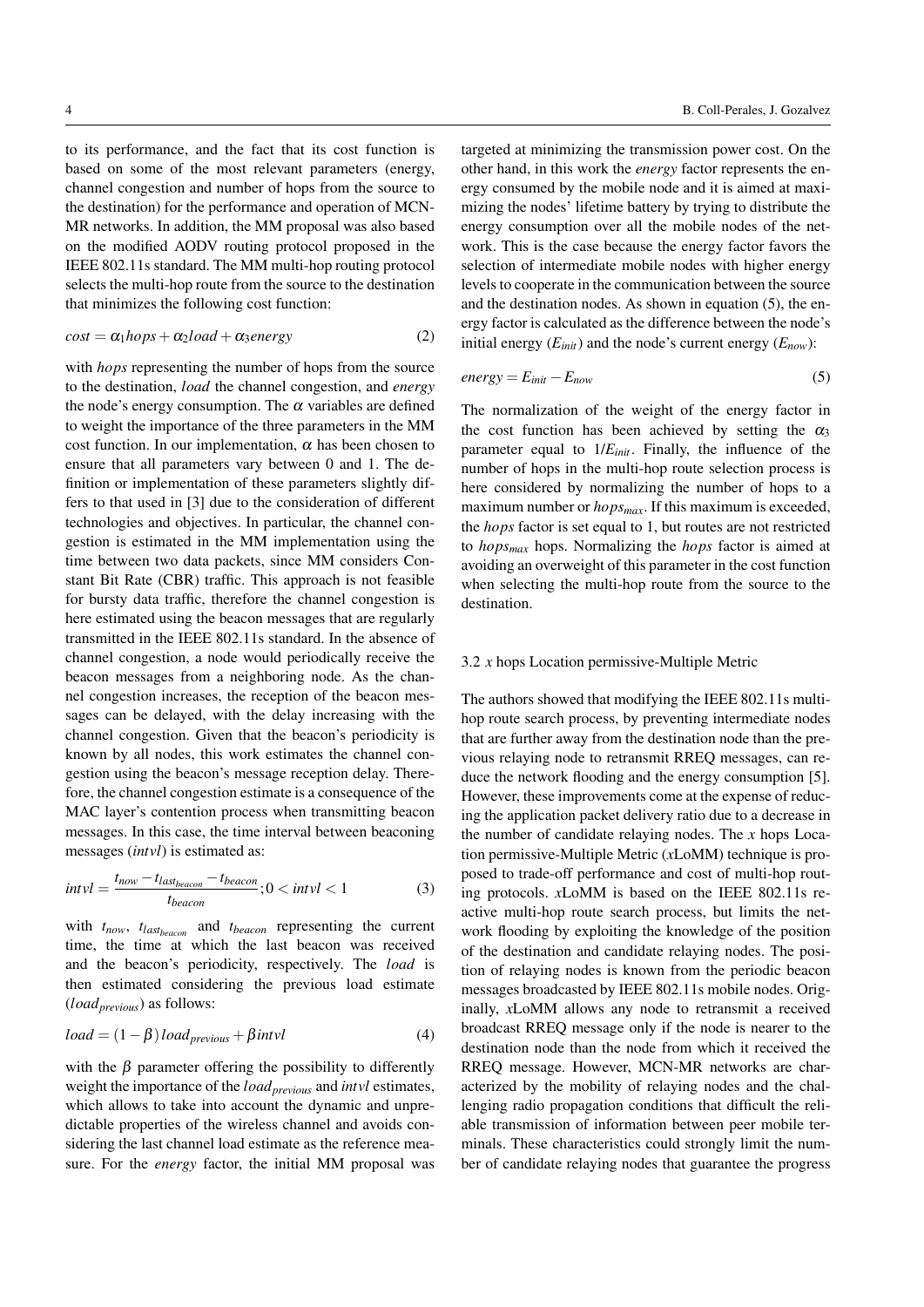towards the destination node, thereby decreasing the endto-end multi-hop connectivity and performance. In this context, the *x*LoMM proposal provides the capacity to tradeoff multi-hop end-to-end connectivity and signaling/energy cost by allowing a maximum of *x* relaying nodes that are not in the direction towards the destination node. To this aim, *x*LoMM incorporates the '*x* permissions' field in the RREQ packet, which indicates how many additional relaying nodes that do not progress towards the destination node are allowed before a multi-hop route is discarded. In addition, *x*LoMM identifies all candidate multi-hop routes using the MM cost function. The difference with the original MM technique is that the number of candidate multi-hop routes is significantly reduced with *x*LoMM, and so is the signaling and energy cost of establishing a multi-hop connection.

Fig. 1 illustrates the operation of the *x*LoMM proposal (Fig. 2 shows the *x*LoMM's flow chart). In the example, the source node (S) launches a multi-hop route search process to reach the destination node (BS) allowing a maximum of 2 relaying nodes  $(x=2)$  that do not represent a progress towards the destination node. Although  $MS<sub>1</sub>$  is further away from BS than node S, it is allowed to retransmit the RREQ packet at the expense of decreasing the '*x* permissions' field to 1.  $MS<sub>2</sub>$  is then selected as a relaying node to retransmit the RREQ packet received from  $MS_1$  without reducing the '*x* permissions' field since it is closer to the BS than node  $MS<sub>1</sub>$ . From  $MS_2$ , the RREQ packet is relayed through  $MS_3$ ,  $MS_4$ and  $MS<sub>5</sub>$  nodes. However, the fact that only a maximum of 2 relaying nodes that do not progress towards the destination node are allowed in a multi-hop route search process by the *x*LoMM technique will ensure that the multi-hop route search process is stopped at node  $MS_6$ . As a result, *x*LoMM reduces the network flooding and energy consumption of relaying terminals by intelligently limiting the multi-hop route search process through the use of location information. However, a key aspect yet to be defined, and that is investigated in this paper, is what is the optimum setting



Fig. 1 Operation of *x*LoMM



Fig. 2 Graphical representation of the operation of *x*LoMM

of the '*x* permissions' parameter that enables reducing the signaling and energy cost of multi-hop transmissions without sacrificing the end-to-end performance or packet delivery ratio. As this work will demonstrate, a contextaware selection of this parameter, based on the source node's location and the cellular network characteristics, offers the capability to optimize the performance and implementation cost of the *x*LoMM proposal.

# 4 Evaluation environment

To investigate the performance of the proposed multi-hop routing protocol, this study is based on a Manhattan type scenario emulated with the ns2.29 software platform. A Base Station (BS) is located at the centre of the scenario, and nodes move following the 'Random Walk Obstacle' mobility model [17]. The study focuses on a scenario composed of a single BS, but the extension to a multi-BS scenario could be feasible as long as the information that the proposed *x*LoMM protocol needs to establish a multihop route (i.e. the location of the target BS) is updated when mobile nodes pass from one cell to another. This study considers uplink transmissions, and assumes that the position of the destination node (BS) is known. This assumption is in fact realistic since, for example, many countries have currently open databases with the location of all their base stations. Although this study initially focuses on uplink transmissions, an adaptation to downlink communications could also be feasible. In this case, the position of the destination node would be extracted through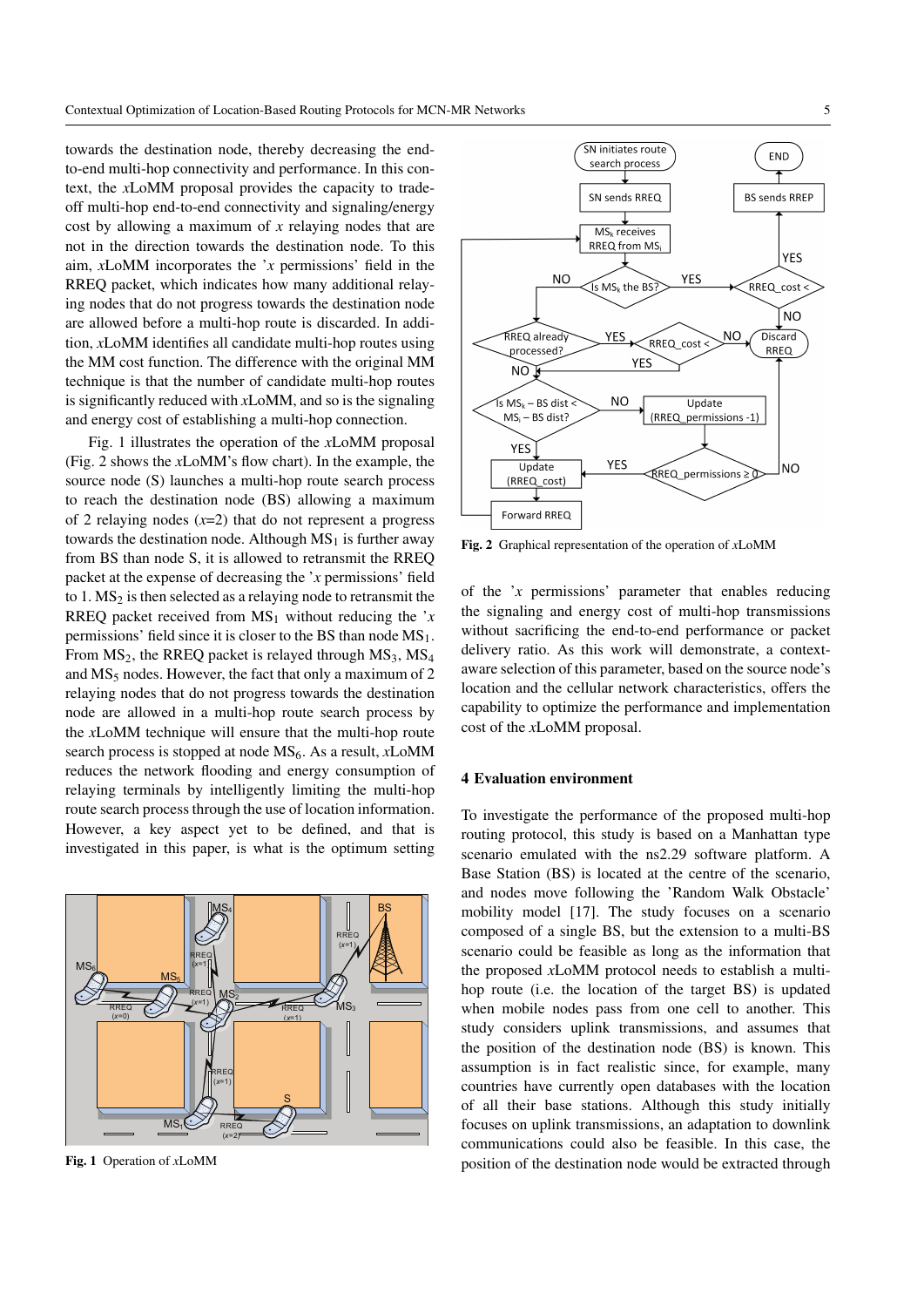Table 1 NS2 simulation parameters

| Parameter                | Value |
|--------------------------|-------|
| Node density (nodes/m)   | 0.01  |
| Building width (m)       | 200   |
| Street width (m)         | 25    |
| Transmission power (W)   | 0.2   |
| Transmission rate (Mbps) | 12    |
| Node's speed (m/s)       | 1.5   |
| Data packet size (bytes) | 500   |
| Beacon's period (s)      |       |
| $hops_{max}$             | 15    |

the use of GPS devices and the source node (the BS) could be informed of this position using the signaling capabilities of cellular networks.

Nodes communicate using the IEEE 802.11a technology at 5.8 GHz and the propagation loss is modelled through the WINNER pathloss model developed for urban microcellular scenario [23]. This model distinguishes between Line of Sight (LOS) and Non-Line of Sight (NLOS) propagation conditions, which is of paramount importance in this work due to the presence of the obstructing buildings. To the authors's knowledge, this model is one of the most suitable for studying MCN-MR networks since it reproduces urban environment with relatively low BS antenna heights. An "on-off" bursty pattern traffic model has been implemented in order to simulate 200 seconds traffic sessions, with "on" and "off" periods lasting for 5 and 15 seconds respectively. The selected "off" period ensures that the nodes routing table validity has expired at the start of the following "on" period. This results in that for each "on" period at least one route search process is launched. During the "on" period, the source nodes transmit 50 packets to the BS. The traffic sessions are generated following a Pareto distribution, and multiple users can act as traffic sources simultaneously. Each simulation run-time is 10.000 s and the obtained results are average values of multiple experiments. The remaining simulation platform parameters are summarized in Table  $1<sup>1</sup>$ .

# 5 *x*LoMM performance

The performance of the *x*LoMM proposal is compared against that achieved using the MM technique. The MM technique does not limit the route search process, which results in a high Packet Delivery Ratio (PDR) at the cost of a significant network flooding and signaling energy consumption. The optimization process of the *x*LoMM proposal should then target to achieve a comparable PDR to the original MM technique, while significantly reducing the signaling overhead and energy consumption. To analyze the impact of the operating environment on the optimum setting of the *x*LoMM proposal, this work considers three different cellular scenarios: macro-cells with 1590 m cell radius, macro-cells with 950 m cell radius and micro-cells with 320 m cell radius. The node density in each of these scenarios (Table 1) has been chosen to ensure that the MM technique achieves a similar PDR performance (92%), which therefore represents a similar probability to find a multi-hop route from the source to the destination.

It is important to note that the larger the cell radius, the larger the average distance between the source (MS) and destination (BS) nodes, and the higher the number of hops necessary to establish an end-to-end connection. Also, as the number of hops increases, the probability to successfully establish a multi-hop route also decreases. Consequently, in the case of the *x*LoMM proposal, it could be expected that higher values of the '*x* permissions' field are necessary to achieve the PDR performance of the MM proposal as the cell radius increases. In addition, it is important to note that in urban environments, the larger the distance between the source and destination nodes, the higher the probability of having to find relaying nodes at intersections. These intersections can limit the number of forwarding nodes that progress towards the destination due to the potential operation under NLOS propagation conditions. An example is illustrated in Fig. 3, where  $S_1$  cannot establish a direct link to  $R_2$  to forward its packet to the destination BS due to the presence of the building. Instead, the node  $S_1$  should



Fig. 3 Corner effect for the *x*LoMM proposal

<sup>1</sup> The value of *hopsmax* has been chosen to realize large multi-hop connections (not necessarily limited to *hopsmax* hops). However, since realistic multi-hop transmissions would probably employ a reduced number of hops, other values of *hopsmax* could be feasible.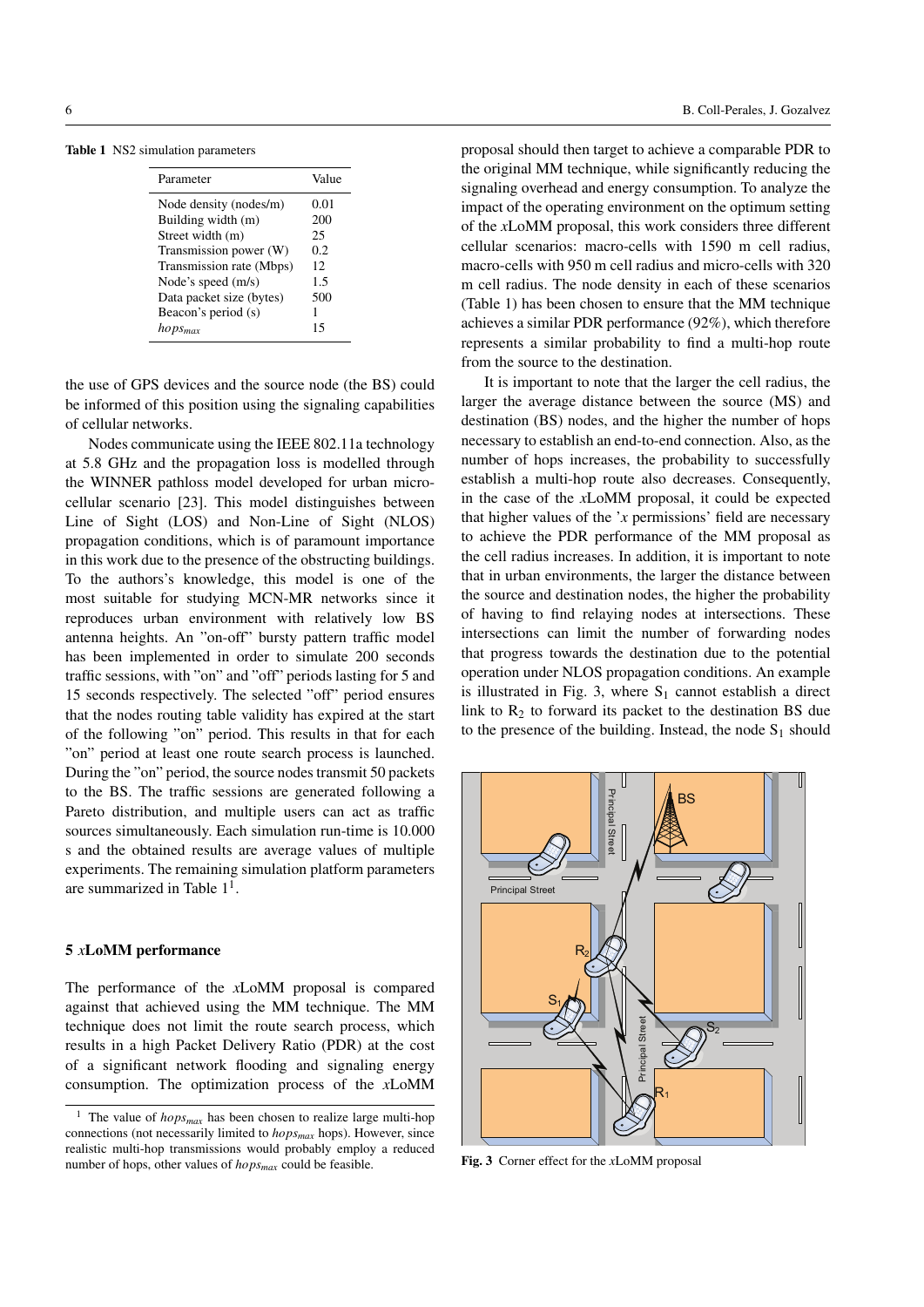first relay the packet to  $R_1$  and then to  $R_2$ . In the case of the *x*LoMM proposal, this relaying process will consume '1 permission' given that  $R_1$  is further away from BS than the source node  $S_1$ .



(a) Macro-cell scenario with 950 m cell radius



(b) Micro-cell scenario with 320 m cell radius





Fig. 4 *x*LoMM PDR performance and signaling cost relative to MM

Fig. 4a shows for the macro-cell scenario of 950 m cell radius, the ratio of the PDR and signaling cost obtained with the *x*LoMM proposal to that experienced with the MM protocol. The signaling cost is measured as the number of RREQ messages retransmitted by relaying nodes in the process to establish a multi-hop route from the source to the destination. The results shown in Fig. 4a highlight that if no permissions are granted in the *x*LoMM technique (0LoMM), its performance cannot increase beyond 85% of PDR achieved with MM. This is due to the fact that 0LoMM implementation only considers relaying nodes that progress towards the destination node, and if such relaying nodes are not available the route from the source to the destination cannot be established (Fig. 3), and the source node drops its data packet. Of course, limiting the multi-hop route search area significantly reduces the signaling cost of the *x*LoMM proposal, but the results shown in Fig. 4a demonstrate the need to grant a certain number of permissions if a PDR performance close to MM is targeted. However, the results illustrated in Fig. 4a clearly emphasize that a limited number of permissions is sufficient to achieve such performance, while still offering the capacity to reduce the routing signaling cost. For example, with just '2 permissions' in the route search process, 2LoMM is capable to achieve 95% of the MM PDR performance, while reducing the signaling load by 70%. The same performance as MM is obtained with '4 permissions', while still reducing the signaling load by 30%. Increasing the permissions beyond 4 in the considered cellular deployment scenario does not further improve the performance with respect to MM, but increases the signaling load. As shown in Fig. 5a, reducing the signaling load reduces the energy consumption due to the multi-hop route search process. For example, the 4LoMM technique that achieves the same PDR performance as MM while reducing the signaling load by 30%, results in a decrease of 25% in terms of the energy consumed in the multi-hop route search process (*ERouting*). *ERouting* represents the ratio of the mean energy consumption per node derived from all the tasks needed to establish a multi-hop route (e.g transmission and reception of RREQ and RREP packets) measured with the *x*LoMM proposal with respect to MM. Fig. 5a also shows the relative energy consumption derived from the transmission and reception of data packets (*EData*), and the relative average total energy consumption per node (*ETotal*); *ETotal* does not account for the beaconing energy consumption that is equal to all nodes. All these values are in relative terms, which explains why *ETotal* is not equal to the sum of all energies. It is very important to note that on average the 4LoMM proposal achieving the same PDR performance as MM is capable to reduce the total energy consumption of relaying nodes by 15%.

Finally, Table 2 compares some of the main characteristics of the multi-hop routes established using the *x*LoMM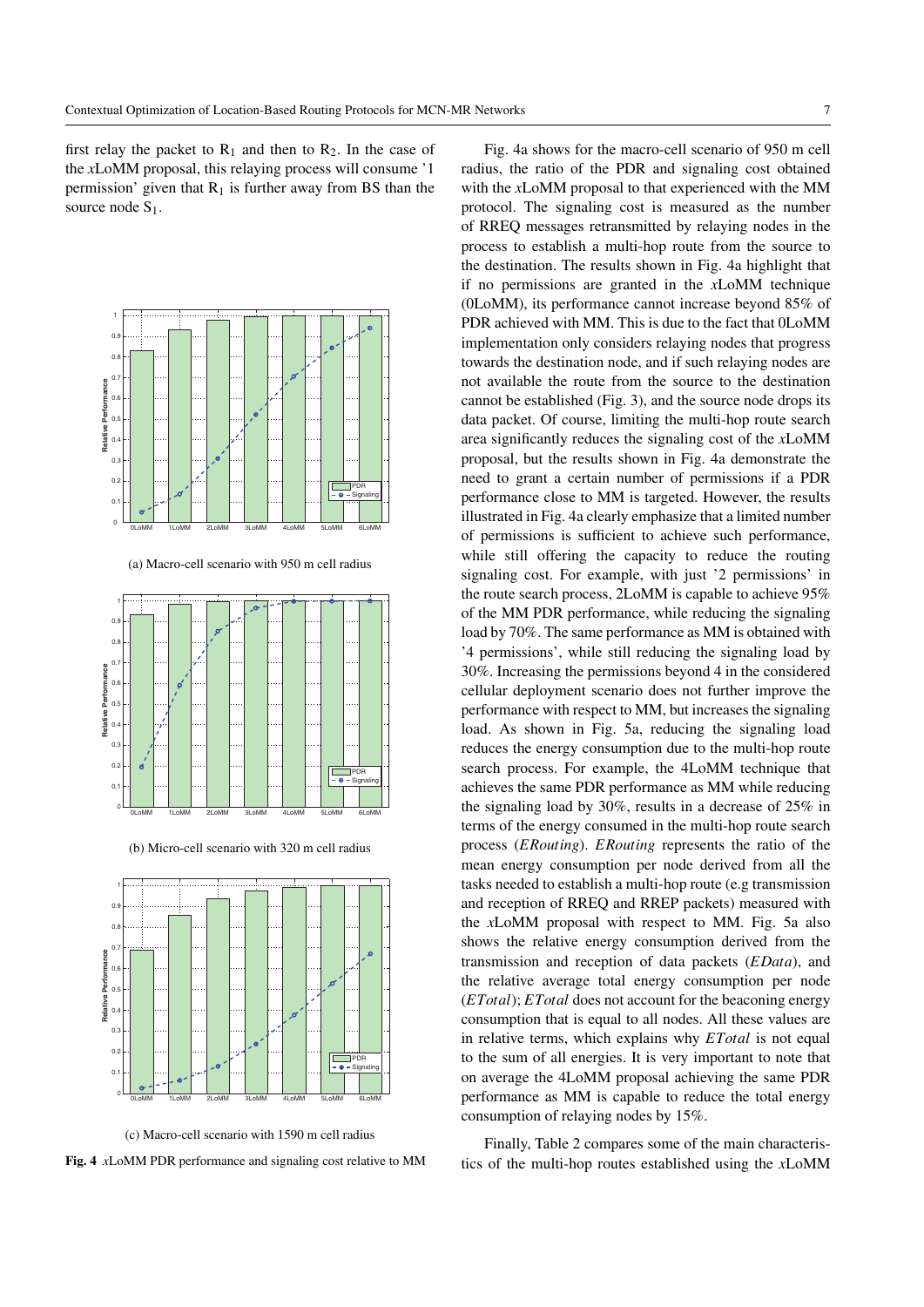Table 2 Multi-hop operation for the macro-cell scenario with 950 m cell radius

Table 3 Multi-hop operation for the micro-cell scenario with 320 m cell radius

| Technique | # hops | Route_d<br>$\lceil m \rceil$ | Thr_app<br>[Mbps] | RTT<br>$\lceil ms \rceil$ | $%$ Broken |
|-----------|--------|------------------------------|-------------------|---------------------------|------------|
| MМ        | 4.66   | 823.19                       | 2.25              | 19.20                     | 24.12      |
| $0$ LoMM  | 3.83   | 691.03                       | 2.56              | 15.20                     | 17.24      |
| 1LoMM     | 4.17   | 743.29                       | 2.38              | 17.10                     | 21.39      |
| 2LoMM     | 4.40   | 785.64                       | 2.29              | 18.10                     | 23.30      |
| 3LoMM     | 4.56   | 815.50                       | 2.26              | 18.50                     | 23.32      |
| 4LoMM     | 4.64   | 820.57                       | 2.25              | 18.80                     | 23.58      |
| 5LoMM     | 4.65   | 822.77                       | 2.25              | 18.80                     | 23.71      |
| 6LoMM     | 4.65   | 823.19                       | 2.25              | 19.20                     | 23.98      |

and MM techniques in the macro-cell scenario with cell radius equal to 950 m. It is interesting to observe that limiting the relaying nodes search area (i.e. reducing the number of permissions in the *x*LoMM operation) reduces the number of hops from the source to the destination (#*hops*) and consequently the total multi-hop route distance (*Route d*), and the time needed to find an optimum route from the source to the destination, measured in terms of the Round Trip Time (*RT T*). These values increase as the number of permissions granted to *x*LoMM increases, and finally reaches a value similar to that obtained with MM. The convergence to the MM performance was also observed for the PDR, and consequently the throughput at the application layer (*T hr app*). It is important to note that although 0LoMM improves the throughput performance, this is only done for the established multi-hop routes, and the number of established multi-hop routes is lower for 0LoMM than for other *x*LoMM implementations as reflected in the PDR performance (Fig. 4a). Despite the convergence of its performance with MM as the number of permission increases, *x*LoMM always guarantee more stable and robust multi-hop routes, measured in terms of percentage of broken multi-hop routes during a data session with respect to the total number of established multihop routes (%*Broken*).

## 6 Impact of the cellular deployment scenario

As it has been shown in the results discussed so far, the *x*LoMM operation can be optimized through the adequate setting of the '*x* permissions' field that enables reaching a performance equal to that obtained with the reference MM technique, while significantly reducing the signaling load, or network flooding, and the consequent energy consumption of the relaying nodes. It is interesting now to investigate whether the optimal setting of *x*LoMM should depend on the contextual operating environment, for example, in terms of the cellular deployment characteristics. In this context, Fig. 4b shows for the micro-cell scenario of 320 m cell radius, the ratio of the PDR and signaling cost obtained with the *x*LoMM proposal to that experienced with

| Technique                      | $#$ hops | Route d<br>$\lceil m \rceil$ | Thr_app<br>[Mbps] | <b>RTT</b><br>$\lceil ms \rceil$ | $%$ Broken |
|--------------------------------|----------|------------------------------|-------------------|----------------------------------|------------|
| MМ                             | 2.19     | 305.27                       | 5.09              | 6.50                             | 15.67      |
| $MMO$ IO                       | 1.85     | 243.71                       | 5.38              | 4.70                             | 10.87      |
| 1LoMM                          | 2.05     | 287.94                       | 5.16              | 5.80                             | 13.85      |
| 2L <sub>0</sub> M <sub>M</sub> | 2.13     | 300.34                       | 5.10              | 6.30                             | 14.69      |
| 3LoMM                          | 2.18     | 305.20                       | 5.09              | 6.50                             | 15.34      |
| 4LoMM                          | 2.18     | 305.22                       | 5.09              | 6.50                             | 15.59      |
| 5LoMM                          | 2.18     | 305.25                       | 5.09              | 6.50                             | 15.59      |
| 6LoMM                          | 2.18     | 305.25                       | 5.09              | 6.50                             | 15.59      |
|                                |          |                              |                   |                                  |            |

the MM protocol. A comparison of Figs. 4a and 4b shows that the *x*LoMM proposal achieves a better performance for a given number of permissions under a more aggressive cellular deployment scenario due to the closer distance between mobile nodes and the BS. In fact, 1LoMM and 2LoMM achieve 95% and 100% of the MM PDR performance respectively in the micro-cell scenario, whereas '4 permissions' were needed in the macro-cell scenario with 950 m cell radius to achieve the same performance as MM. These results clearly emphasize the need to adapt the setting of the '*x* permissions' field to the specific cellular deployment scenario in order to guarantee the highest possible performance while reducing the signaling load, and consequently the energy consumption in the multi-hop route search process (see Fig. 5b, in particular the *ERouting* parameter). As shown in Fig. 5b, the optimum setting of the '*x* permissions' field that allows reaching the same performance as MM (2LoMM) in the micro-cell scenario, enables reducing by 5% the average total energy consumption of relaying nodes compared to when operating with MM.

In terms of the operation of the proposed techniques in a micro-cellular deployment scenario, the results shown in Table 3 confirm that the *x*LoMM proposal results in a lower number of hops from the source to the destination, and thereby a lower RTT and total multi-hop route distance, as a consequence of limiting the multi-hop route search process using the knowledge of the destination's location. As previously highlighted, *x*LoMM also increases the throughput at the application level and the robustness of the multi-hop routes, although its performance converges to that achieved with MM as the number of permissions increases.

To conclude the study on the optimum performance and energy consumption setting of the *x*LoMM proposal as a function of the cellular deployment characteristics, Fig. 4c shows, for the macro-cell scenario of 1590 m cell radius, the ratio of the PDR and signaling cost obtained with the *x*LoMM proposal to that experienced with the MM protocol. The comparison of Figs. 4a, 4b and 4c shows that as the average distance between mobile nodes and base station increases, the *x*LoMM technique needs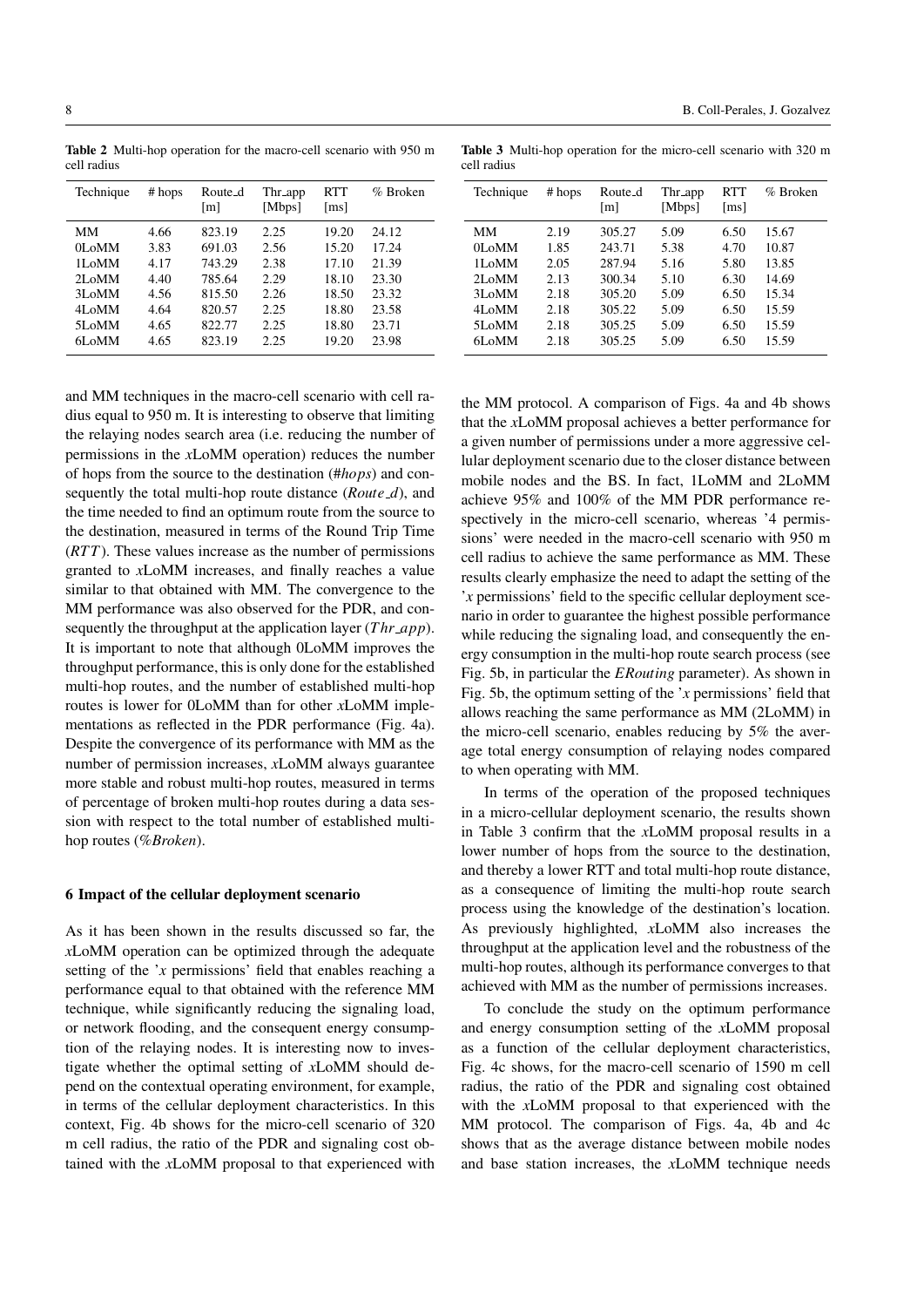

(a) Macro-cell scenario with 950 m cell radius



(b) Micro-cell scenario with 320 m cell radius





Fig. 5 *x*LoMM energy consumption relative to MM

to increase its '*x* permissions' value to obtain the same PDR performance as MM. In the macro-cell scenario with 1590 m cell radius, the '*x* permissions' field has to be increased to reach the same performance as MM. However,

Table 4 Multi-hop operation for the macro-cell scenario with 1590 m cell radius

| Technique          | # hops | Route d<br>$\lceil m \rceil$ | Thr_app<br>[Mbps] | <b>RTT</b><br>$\lceil \text{ms} \rceil$ | $%$ Broken |
|--------------------|--------|------------------------------|-------------------|-----------------------------------------|------------|
| MМ                 | 7.91   | 1436.2                       | 1.13              | 33                                      | 30.61      |
| $0$ LoMM           | 6.45   | 1194.5                       | 1.38              | 27                                      | 28.25      |
| 1LoMM              | 6.93   | 1275.9                       | 1.25              | 29                                      | 29.14      |
| 2L <sub>o</sub> MM | 7.23   | 1335.2                       | 1.18              | 30                                      | 30.01      |
| 3LoMM              | 7.50   | 1366.7                       | 1.15              | 31                                      | 30.21      |
| 4LoMM              | 7.64   | 1405.3                       | 1.14              | 32                                      | 30.47      |
| 5LoMM              | 7.75   | 1410.5                       | 1.13              | 32                                      | 30.60      |
| 6LoMM              | 7.76   | 1417.6                       | 1.13              | 32                                      | 30.61      |

it is interesting to note that the larger the average distance to the destination node (or cell radius), the higher the signaling reduction achieved with the *x*LoMM performance. In fact, the 5LoMM technique achieving the same PDR performance as MM reduces by nearly 50% the signaling load, whereas the reduction achieved with the 2LoMM and 4LoMM techniques in the micro-cellular and macro-cellular scenario with 950 m cell radius was equal to 15% and 30% respectively. This significant signaling reduction notably decreases the energy consumption of mobile nodes (Fig. 5c). In fact, the results depicted in Fig. 5c show that the 5LoMM technique achieving the same PDR performance as MM in the macro-cell scenario with 1590 m cell radius reduces by 45% the multi-hop route search process energy consumption of relaying nodes (*ERouting*) compared to MM. This results in that the total energy consumption of relaying nodes operating with the 5LoMM proposal is just 60% of that consumed when operating with the MM proposal, which clearly emphasizes the important signaling and energy benefits of the *x*LoMM proposal without sacrificing the endto-end performance. In terms of the multi-hop operation of the techniques under evaluation, similar trends (see Table 4) as those described for the previous cellular deployment scenarios are also obtained for the macro-cellular scenario with 1590 m cell radius.

## 7 Impact of the location of the source node

The previous section has demonstrated the energy and signaling benefits of a contextual adaptation of the *x*LoMM proposal. To further optimize (both in terms of performance and energy consumption) the operation of the *x*LoMM proposal, this section investigates the use of additional contextual data, in particular the knowledge of the source node's location. In this context, three different location areas have been identified: Line of Sight (LOS), intersection and street. In the LOS area, source nodes are located under LOS propagation conditions with the destination BS. Source nodes located in intersection areas have LOS propagation conditions with four streets or road segments, two of which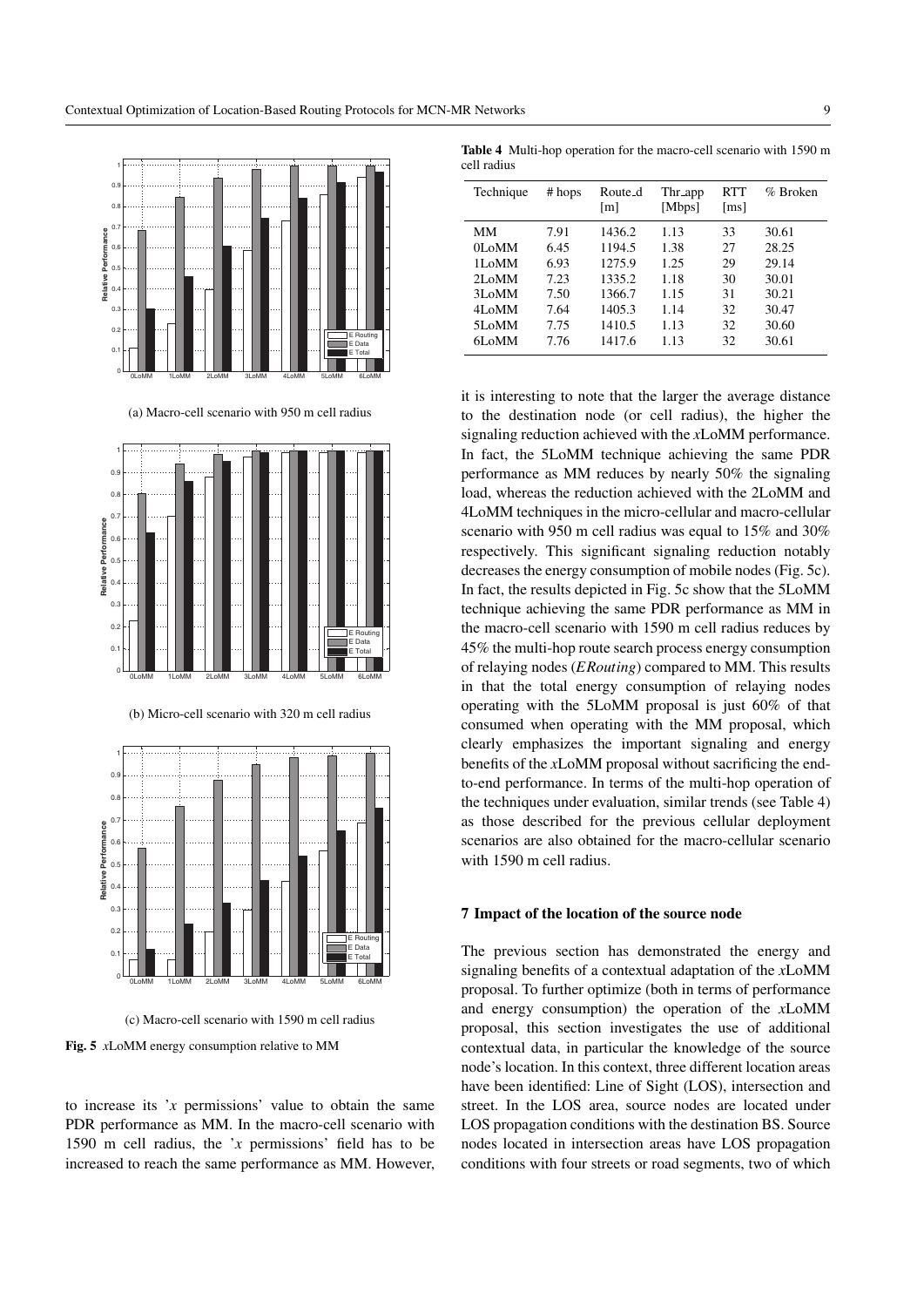progress towards the destination, which increases the route search diversity. Source nodes located in the street area do not have LOS conditions with the destination node (as LOS area), and do not benefit from the route diversity experienced in the intersection area. As a result, these nodes have more challenging communication conditions to reach the destination node.

Fig. 6a shows the ratio of the PDR and signaling cost obtained with the *x*LoMM proposal to that experienced with the MM protocol for the macro-cell scenario with 950 m cell radius. The results illustrated in Fig. 6 differentiate the performance based on the location of the source node. As it can be observed from Fig. 6a, source nodes with LOS conditions to the BS only need '0 permissions' to achieve the same performance as MM, while reducing the multi-hop route search process signaling overhead by 97%. Consequently, the 0LoMM technique applied to source nodes located in the LOS area also results in an average total energy consumption (*ETotalLOS*) of only 25% of that consumed by the MM proposal (see Fig. 7a). Source nodes located at intersection areas can benefit from the mentioned route diversity to achieve the same performance as MM with only '3 permissions', compared to users in the street area that require the '4 permissions' highlighted in Fig. 4a. It is also important to note that the source nodes located at the intersection area generate more multi-hop signaling load due to the route diversity that offers the proposed technique the possibility to propagate the route search process among two streets progressing towards the destination. Although such diversity increases the end-to-end performance compared to the case in which the source nodes are located in the street area, it also results in a higher energy consumption (Fig. 7a). In any case, it is important to highlight that the energy benefits of the *x*LoMM proposal are maintained independently of the source's node location, and that such benefits are reduced as the number of permissions increases. These results show that using the knowledge of the location of the source node, the operation and performance of the *x*LoMM proposal can be further optimized to achieve the same PDR performance as MM, while reducing the signaling load and energy consumption. The performance, signaling and energy differences based on the location of the source node are also observed in the micro-cellular scenario (Figs. 6b and 7b). For the micro-cell scenario, Fig. 7b shows that the ratio of the *ETotalLOS* energy consumption achieved with the 0LoMM proposal to that experienced with the MM technique does not follow the trends shown in the other scenarios under study. This is simply due to the shorter distances between the source and destination nodes experienced in this specific scenario. Such short distances allow delivering a higher percentage (30%) of data packets directly to the BS without the execution of the route search process when the source nodes are located



(a) Macro-cell scenario with 950 m cell radius



(b) Micro-cell scenario with 320 m cell radius



(c) Macro-cell scenario with 1590 m cell radius

Fig. 6 *x*LoMM PDR performance and signaling cost relative to MM based on the source node's location

in the LOS area. In this context, the energy consumed by MM and 0LoMM is quite similar, which explains the higher ratio of the *ETotalLOS* energy consumption compared to the case in which source nodes are located at intersection or street areas. Finally, it is important to highlight that the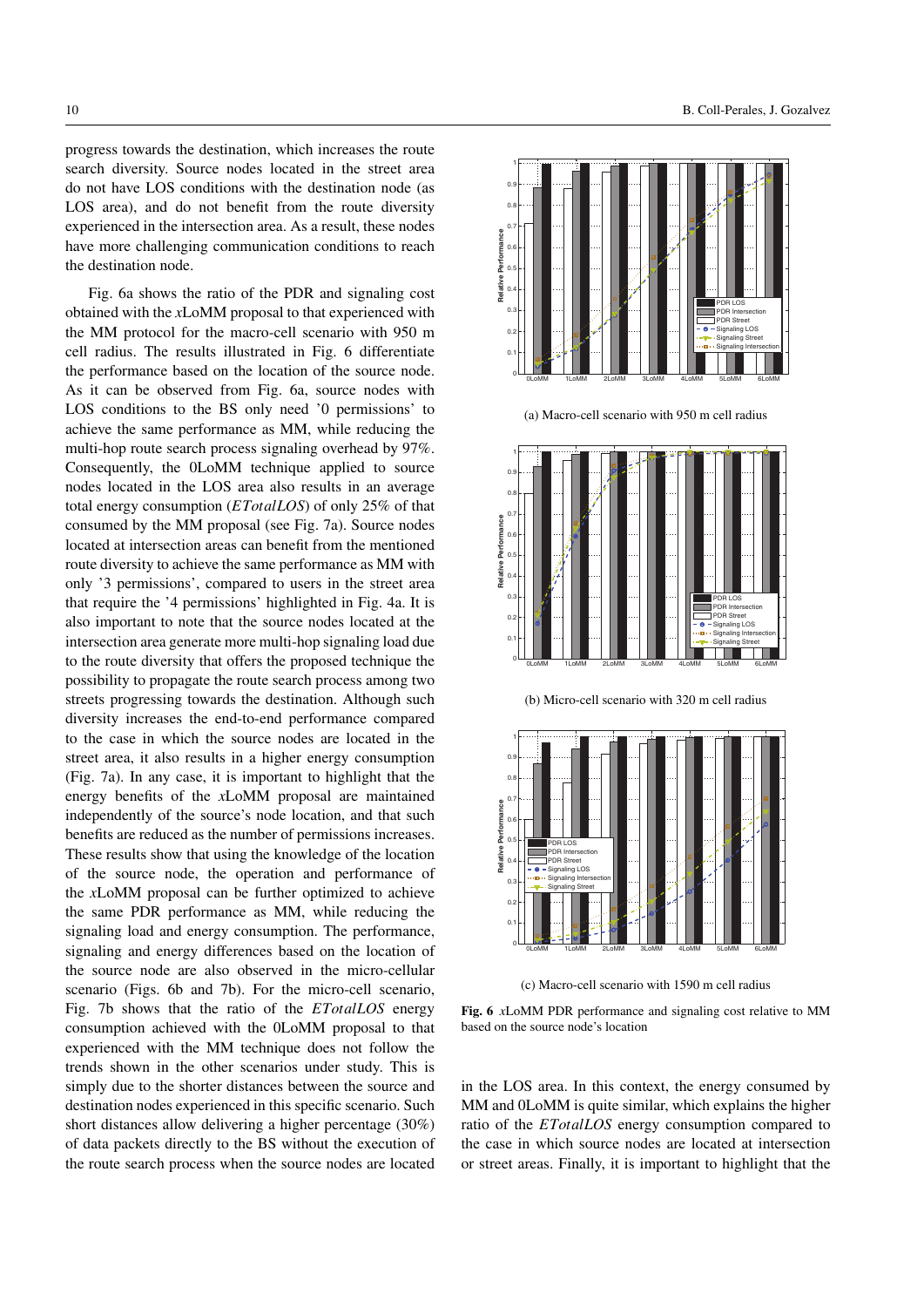performance differences between MM and *x*LoMM, and thereby the benefits achieved by exploiting the source node's location, are higher as the cell radius increases (as it can be appreciated in Figs. 6c and 7c).



(a) Macro-cell scenario with 950 m cell radius



(b) Micro-cell scenario with 320 m cell radius



(c) Macro-cell scenario with 1590 m cell radius

Fig. 7 *x*LoMM total energy consumption relative to MM based on the source node's location

# 8 Conclusions

This work has proposed and investigated the use of novel multi-hop routing protocols for MCN-MR networks. The proposed technique exploits the location information to reduce the signaling and energy consumption of relay nodes without sacrificing its end-to-end performance. In addition, this work has demonstrated that the performance of the proposed location-based multi-hop routing protocol can be further optimized based on contextual information, such as the cellular deployment characteristics, or the location of the source node. Using this contextual data, the proposed technique can significantly reduce the energy consumption of mobile nodes, which is a crucial factor for a potential future deployment of MCN networks based on mobile relays.

Acknowledgements This work has been supported by the Ministry of Economy and Competitiveness (Spain) and FEDER funds under the projects TEC2008-06728 and TEC2011-26109, by the Generalitat Valenciana under the project ACOMP/2010/111 and ACIF/2010/161, and by the Ministry of Industry, Tourism and Trade (Spain) under the project TSI-020400-2008-113 (CELTIC proposal CP5-013).

# References

- 1. Akyildiz, I.F., & Wang, X. (2009). *Wireless mesh networks, advanced texts in communications and networking*. 1st ed. Wiley.
- 2. Ashraf, U., Abdellatif, S., & Juanole, G. (2011). Route selection in IEEE 802.11 wireless mesh networks. *Telecommunication Systems Journal*, 52(4), 1-19.
- 3. Cao, L., Sharif, K., Wang, Y., & Dahlberg, T. (2008). Adaptive multiple metrics routing protocols for heterogeneous multi-hop wireless network. *Proceedings of the 5th IEEE Consumer Communications & Networking Conference (CCNC)*, pp. 13-17, USA.
- 4. Cavalcanti, D., Agrawal, D., Cordeiro, C., Bin, X., & Kumar, A. (2005). Issues in Integrating Cellular Networks, WLANs, and MANETs: a Futuristic Heterogeneous Wireless Network. *IEEE Wireless Communications*, 12(3), 30- 41.
- 5. Coll-Perales, B., & Gozalvez, J. (2009). Energy efficient routing protocols for multi-hop cellular networks. *Proceedings of the 20th IEEE Personal Indoor and Mobile Radio Communications (PIMRC)*, pp. 1457-1461, Japan.
- 6. Coll-Perales, B., & Gozalvez, J. (2009). Neighbor selection techniques for multi-hop wireless mesh networks. *Proceedings of the 9th IEEE Workshop on Wireless Local Networks (WLN)*, pp. 1020- 1026, Switzerland.
- 7. Coll-Perales, B., & Gozalvez, J. (2011). On the capability of multihop cellular networks with mobile relays to improve handover performance. *Proceedings of the 8th International Symposium on Wireless Communication Systems (ISWCS)*, pp. 207-211, Germany.
- 8. Gajurel, S., Malakooti, B., & Limin, W. (2007). DA-MLAR-ODTP: directional antenna multipath location aided routing with on demand transmission power. *Proceedings of the 2nd IEEE International Symposium on Wireless Pervasive Computing (ISWPC)*, pp. 1-6, Puerto Rico.
- 9. Gozalvez, J., & Coll-Perales, B. (2013). Experimental evaluation of multihop cellular networks using mobile relays. *IEEE Communications Magazine*, 51(7), pp. 122-129.
- 10. Gozalvez, J., Sepulcre, M., & Bauza, R. (2010). Impact of the radio channel modelling on the performance of VANET